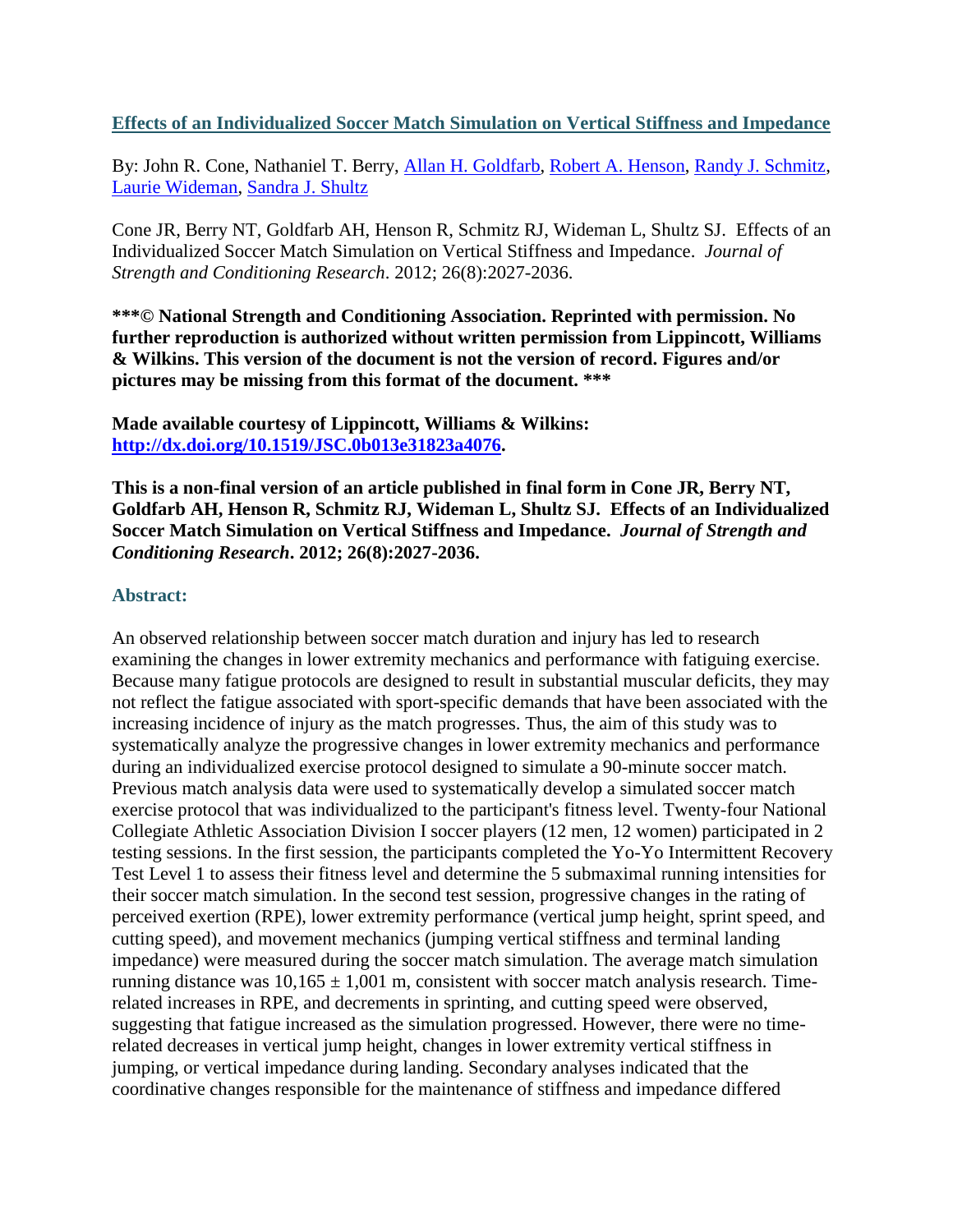between the dominant and nondominant limbs. Despite an increase in RPE to near exhaustive levels, and decrements in sprint and cutting performance, the participants were able to maintain jump performance and movement mechanics. Interestingly, the coordinative changes that allowed for the maintenance of vertical stiffness and impedance varied between limbs. Thus, suggesting that unilateral training for performance and injury prevention in soccer-specific populations should be considered.

**Keywords:** intermittent exercise | prescription | Yo-Yo | performance | fitness

# **Article:**

# **INTRODUCTION**

Time loss injury in soccer occurs at a rate >1one injury per player per season (16–18), with injury rates being 5-fold (16) to 12-fold (33) higher in competition than in training. Noncontact mechanisms are responsible for 55% (22) and 59% (17) of the injuries in youth and professionals, respectively, and result in greater time loss than do contact injuries (23). The primary actions at the time of noncontact injury are running, twisting or turning, jumping, and landing (17,18). The rate at which injuries occur during competition increases steadily with soccer match duration, peaking in the final 15 minutes of a match (18,39). Consistent with an increased rate of injury with match duration are observed decreases in physical performance (3,32). Together, these findings lead to speculation that fatigue associated with soccer match duration may compromise movement mechanics (15), thus contributing to the rise in injury rates during the latter stages of a match (18).

Because of the practical and extraneous challenges of analyzing movement mechanics during a competitive soccer match, exercise protocols have been developed that simulate the demands of a soccer match. These protocols have predominantly used treadmill (11,15,36,41,42) and shuttle running (11) and have demonstrated changes in strength (15,42), jump performance (35), surface muscle activation (15,35,41), and cutting mechanics (14). However, the effectiveness of these exercise protocols in adequately replicating the physiological and biomechanical demands of a soccer match remains questionable. For example, previous protocols have not accounted for the variability in a participant's fitness levels that have been shown to contribute to match performance, that is, players having greater fitness levels perform to a higher physical standard (i.e., greater total distance run and distance run at sprint and high intensities) during competitive matches (27,32). Because previous match simulation studies have reported variations in fitness levels ranging from 7.6 (15) to 15% (11), the observed decreases in thigh muscle strength (15,41,42) and dynamic hamstring to quadriceps ratio (eccentric hamstring torque to concentric quadriceps torque) that are proposed to compromise the ability to stabilize the knee joint effectively (13,42) may be potentially overestimated or underestimated if an individual's fitness level is inconsistent with the exercise protocol demands. Thus, accounting for an individual's fitness level may result in changes in performance and biomechanical outcomes better reflecting the actual response to prolonged sport-specific exercise.

The highly intermittent nature of soccer and accompanying 1,100 changes in activity observed in a match (2,27) result in a large amount of stretch-shortening cycle (SSC) work that may not be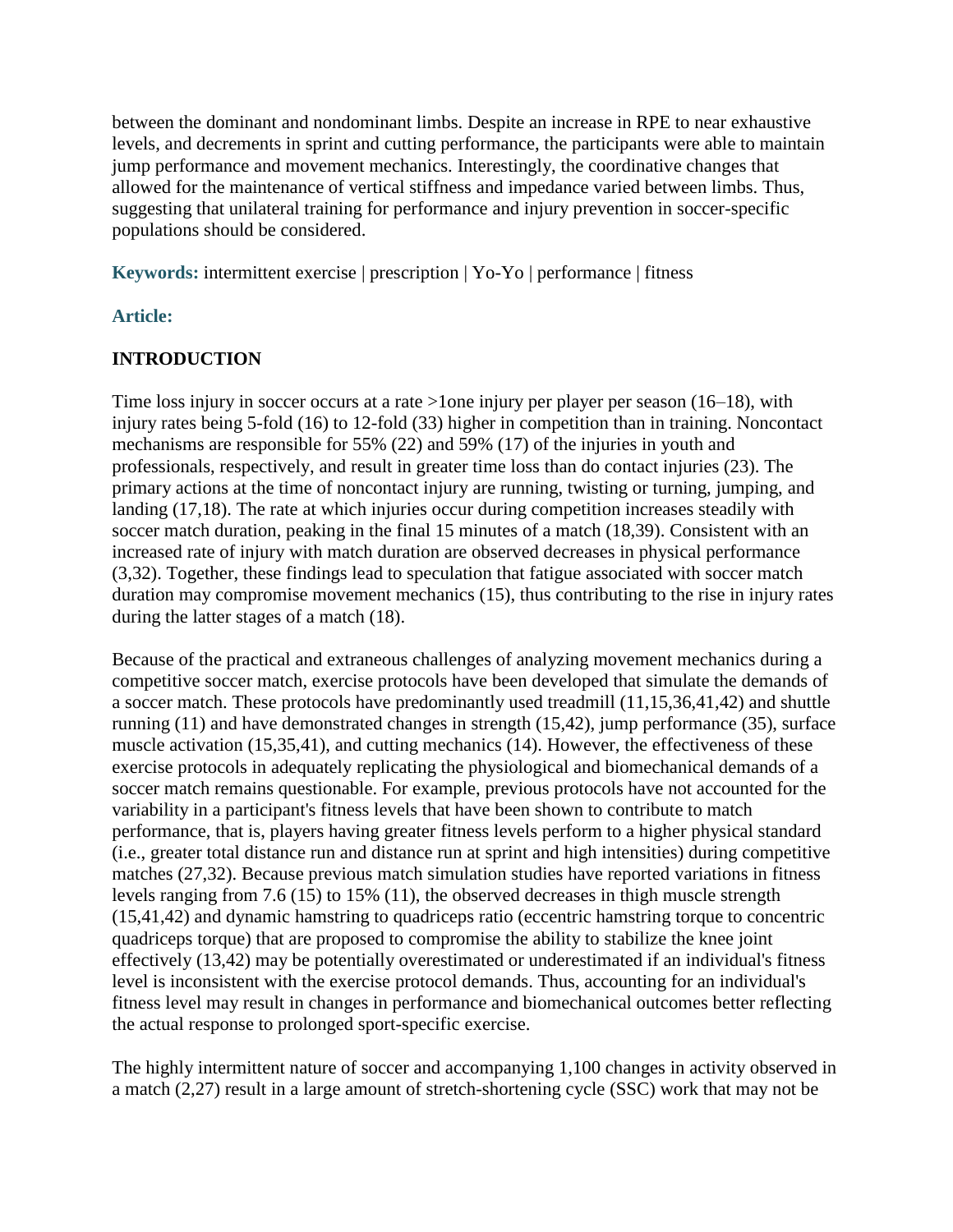fully accounted for by previous soccer match simulation protocols. The need to account for an appropriate amount of SSC work is supported by findings that (a) soccer-simulated exercise containing the largest amount of SSC work resulted in greater decrements in performance and movement mechanics (11) and (b) soccer-specific exercise precipitated greater decrements in thigh strength ratios (13) and muscle activation (35,41) during higher compared with lower velocity movements. For these reasons, replicating the full spectrum of intensities examined in match analyses research and including an appropriate amount of SSC work while examining high velocity actions (e.g., sprinting, cutting, and jumping) is integral to more effectively simulating and examining soccer-specific demands.

Previous examinations of exercise effects on lower extremity biomechanics have used vertical and joint stiffness to quantify change during SSC actions such as a vertical drop jump task (9,20,28,43). Stiffness (or alternatively impedance when examining a terminal action such as drop landing) is defined as the body's resistance to deformation (5) and consists of a passive component (provided by bones, ligaments, and tendons) and an active muscular component (1). Within a single joint, stiffness is calculated as the joint moment relative to its angular displacement (6), while lower extremity stiffness (representing the combined stiffness of lower extremity joints) is calculated as the peak vertical ground reaction force relative to the displacement of the body's center of mass (COM) (31). Because modulation of lower extremity stiffness during exercise has been shown to occur through a combination of muscle and stretchreflex activation (12,24,25,29), an exercise-induced decrease in lower extremity vertical stiffness is the result of a decrease in neuromuscular control at one or more joints of the lower extremity (1). In this way, decreasing vertical stiffness reflects a decrease in dynamic joint stability (19) and a subsequent reduction in movement control (9,28,43) that results in increased stress being placed on the body's passive structures and an increased likelihood of injury (9). Given the increasing rate of injury with soccer match duration, there is a need to understand how lower extremity vertical stiffness is affected during prolonged intermittent exercise that is reflective of sport-specific demands. This may provide important insights into more effective performance and injury prevention training.

The purpose of this study was to examine the progressive changes in indices of fatigue (sprinting and cutting performance, SSC jump performance, and rating of perceived exertion [RPE]), and corresponding changes in lower extremity biomechanics (vertical stiffness during an SSC jump and vertical impedance in terminal landing) during an individually prescribed soccer match simulation. We hypothesized that as the soccer match simulation progressed (a) RPE would increase, (b) sprint, cutting, and SSC jump performance would decrease, (c) squat jump (SJ) height (incorporating only concentric muscle action) would remain stable based on previous research findings (15,35,41,42), and (d) vertical stiffness (during an SSC jump) and vertical impedance (during a terminal landing) would decrease. We further hypothesized that a greater change in performance and movement mechanics would be observed in the second half as compared with that in the first half. Finally, we hypothesized that the rate of decline in performance and movement mechanics would peak toward the end of the second half.

### **METHODS**

#### **Experimental Approach to the Problem**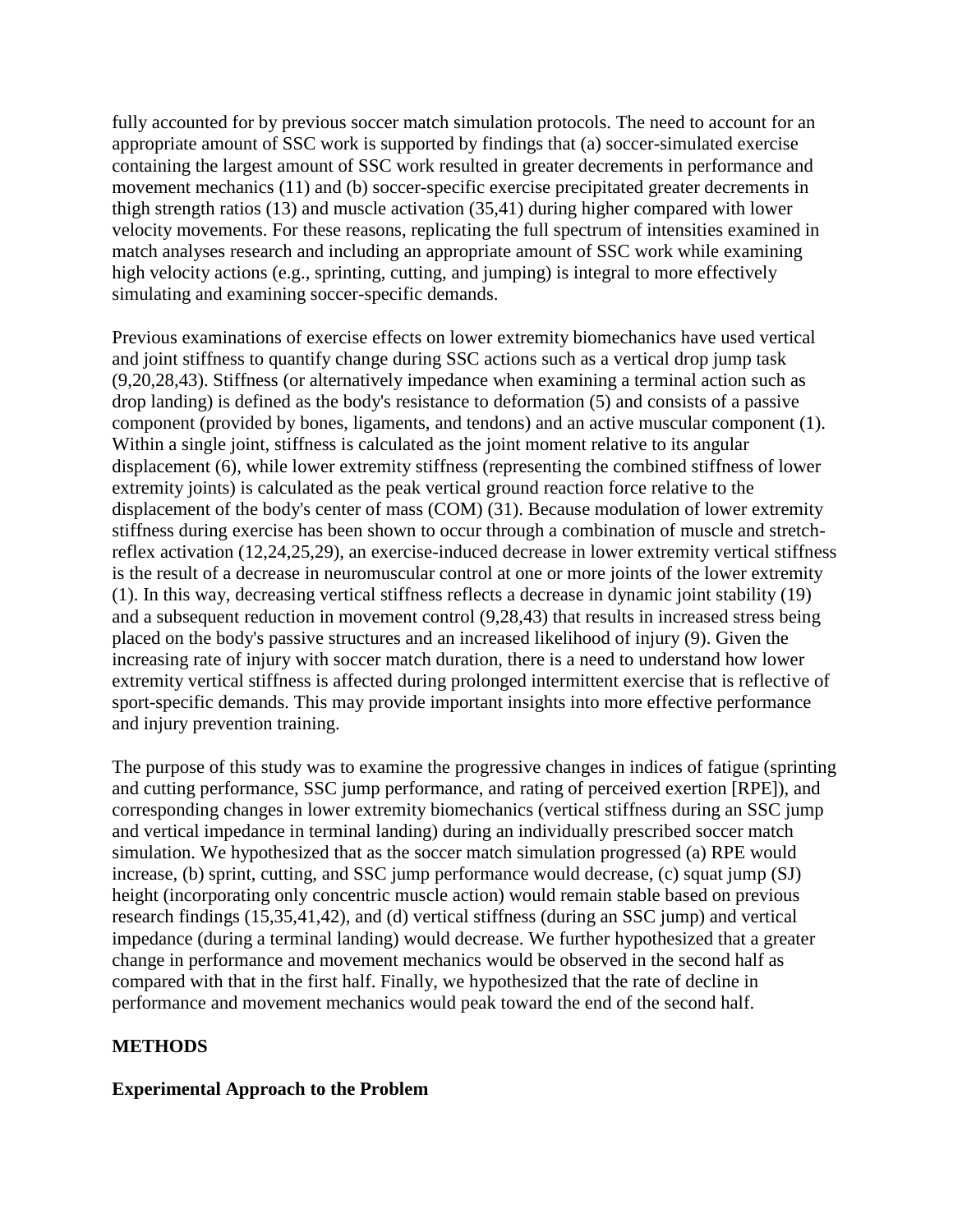The soccer match simulation was structured in a manner consistent with an actual soccer match and consisted of two 45-minute halves and a 15-minute half-time. Seven individualized running intensities were incorporated: (a) standing, (b) walking, (c) jogging, (d) low-intensity running, (e) moderate intensity running, (f) high-intensity running, and (g) sprinting, with the duration and mean frequency of time spent at each intensity corresponding to previously published soccer match analyses (32) (Table 1). A slightly higher amount of moderate intensity running was incorporated to account for the lack of multidirectional movement, whereas the slightly higher amount of sprinting was designed to account for the lack of high-intensity actions incorporating a ball. All submaximal running speeds (27,32) were prescribed via the subject's performance on the Yo-Yo Intermittent Recovery Level 1 (YYIR1), which has been previously shown to be highly correlated to physical soccer match performance (total distance run, distance run at high and sprint intensities, and distance run during the final 15 minutes of a soccer match) (26,27). Specifically, using the maximal running speed achieved during the YYIR1 (YYIR1max), defined as the mean speed of the final 8 shuttles performed, 5 submaximal running intensities were defined: (a) walk = 20–39%, (b) jog = 40–59%, (c) low = 60–83%, (d) moderate = 84–94%, (e) high = 105–109%. This resulted in the close replication of the running speeds and total distances run during an actual soccer match (Table 2). Comparison of the predicted total distance for the match simulation using these methods with published match analyses data (26,27) showed close agreement (0.9–6.2% difference) that was well within the intraindividual variability (5.2–8.9%) reported between matches (7).

|               | Percentage of time relative to<br>90-min match duration |                                                |  |  |  |  |
|---------------|---------------------------------------------------------|------------------------------------------------|--|--|--|--|
| Intensity     | Match<br>simulation                                     | Match analysis<br>(Bangsbo et al. [3])         |  |  |  |  |
| Standing      | 23.33                                                   | 14–22                                          |  |  |  |  |
| Walk          | 23.33                                                   | $38 - 45$<br>$14 - 18$<br>$11 - 21$<br>$5 - 6$ |  |  |  |  |
| Jog           | 19.44                                                   |                                                |  |  |  |  |
| Low           | 21.78                                                   |                                                |  |  |  |  |
| Moderate      | 9.33                                                    |                                                |  |  |  |  |
| High          | 3.11                                                    | $2 - 3$                                        |  |  |  |  |
| <b>Sprint</b> | $-2.07$                                                 | $0.6 - 0.8$                                    |  |  |  |  |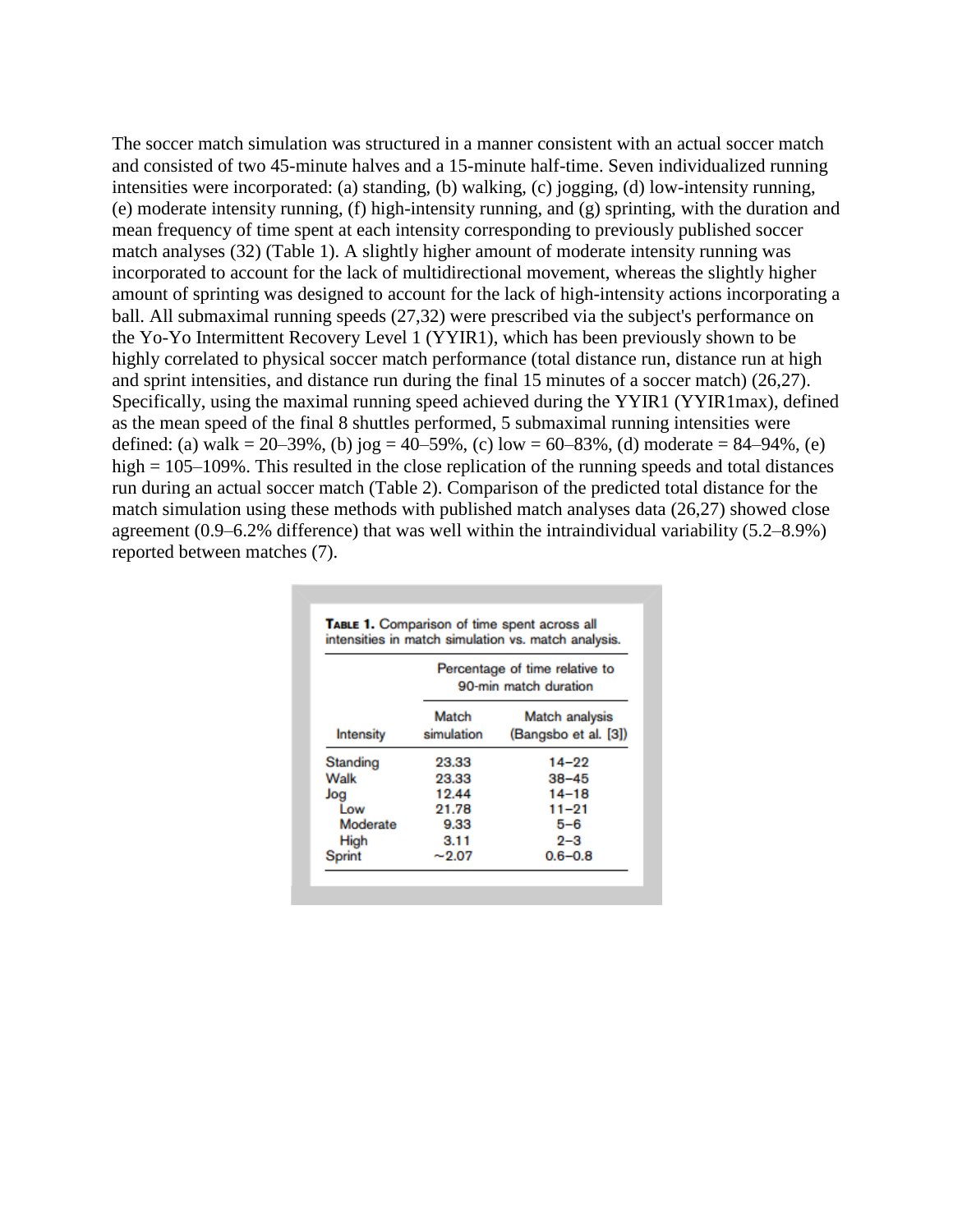| Running intensity<br>$(96$ YYIR1 <sub>mav</sub> ) | <b>Match analysis</b><br>running speed<br>$(m \cdot s^{-1})$ (23.27) | Match simulation running speeds $(m \cdot s^{-1}m)$ |                   |                  |                                    |                                     |      |      |                    |                 |
|---------------------------------------------------|----------------------------------------------------------------------|-----------------------------------------------------|-------------------|------------------|------------------------------------|-------------------------------------|------|------|--------------------|-----------------|
|                                                   |                                                                      | Male professionals                                  |                   |                  | Male subjects                      | Female professionals<br>(predicted) |      |      | Female<br>subjects |                 |
|                                                   |                                                                      | <b>Midfielders</b>                                  | <b>Full backs</b> | <b>Attackers</b> | <b>Defenders</b>                   | Mean $(\pm SD)$                     | Mean | Low  | High               | Mean $(\pm SD)$ |
| Walk (20-39%)                                     | 1.66                                                                 | 1.38                                                | 1.37              | 1.35             | 1.33                               | $1.38 \pm 0.05$                     | 1.27 | 1.17 | 1.34               | $1.25 \pm 0.04$ |
| Jog (40-59%)                                      | 2.22                                                                 | 2.31                                                | 2.30              | 2.26             | 2.23                               | $2.32 \pm 0.08$                     | 2.12 | 1.96 | 2.25               | $2.11 \pm 0.07$ |
| Low intensity (60-83%)                            | 3.33                                                                 | 3.34                                                | 3.33              | 3.26             | 3.23                               | $3.35 \pm 0.12$                     | 3.07 | 2.83 | 3.25               | $3.04 \pm 0.10$ |
| Moderate (84-94%)                                 | 4.17                                                                 | 4.15                                                | 4.14              | 4.06             | 4.01                               | $4.17 \pm 0.15$                     | 3.82 | 3.52 | 4.05               | $3.78 \pm 0.12$ |
| <b>High intensity</b><br>$(105 - 109%)$           | 4.99                                                                 | 4.99                                                | 4.98              | 4.88             | 4.83                               | $5.01 \pm 0.18$                     | 4.59 | 4.23 | 4.86               | $4.55 \pm 0.14$ |
|                                                   |                                                                      |                                                     |                   |                  | Match simulation distance run (km) |                                     |      |      |                    |                 |
| Match analysis<br>distance (km)                   |                                                                      | 10.9                                                | 10.8              | 10.6             | 10.5                               |                                     | 10.0 | 9.3  | 10.6               |                 |
| <b>Match simulation</b>                           |                                                                      | 11.0 $\pm$                                          | $10.98 \pm$       | $10.48 \pm$      | $9.74 \pm$                         | 10.185.81 $\pm$                     | 10.5 | 9.7  | 11.3               | $9.237.78 \pm$  |
| distance (km)                                     |                                                                      | 0.21                                                | 0.23              | 0.22             | 0.22                               | 3 74.70                             |      |      |                    | 288.98          |

The match simulation was structured to be performed in a gymnasium as an intermittent shuttle run dictated by a web-based metronome [\(www.webmetronome.com\)](http://www.webmetronome.com/). To allow for progressive analyses and between half comparisons of lower extremity performance and biomechanics, each half consisted of 6 identical 7.5-minute segments, comprising 6 minutes of submaximal intermittent running and 1.5 minutes of testing. Each 6-minute submaximal running segment included 15 randomized intermittent running bouts of 6 seconds of submaximal running (at the varying intensities), followed by 6 seconds of combined walking and standing, in proportions consistent with what has been previously described in actual match analyses (Table 1). This resulted in 1,100 changes in locomotion, which compares well with the 1,179 changes in activity and mean duration of 4.5 seconds previously reported via match analyses (3). Each 1.5-minute testing interval consisted of 2 tasks: an integrated jump task (Figure 1) and the 5-0-5 agility test, which is a combined sprint and cutting task  $(8)$ . These tasks were chosen because they are consistent with the specific SSC actions and demands during actual match play (3,32) and the primary actions at the time of noncontact injury (e.g., running, twisting or turning, jumping, and landing) (17,18). The 30 integrated jumps completed by each participant during the match simulation reflects a slightly higher demand than the range of 16–24 observed in match analyses (3), whereas the number of sprints reflects a slightly lower demand than the peak number of 36 that was observed in match analyses (3).

### **Subjects**

Twenty-four highly trained National Collegiate Athletic Association division I soccer players (12 men, 12 women: age =  $19.5 \pm 1.4$  years, height =  $170.2 \pm 8.5$  cm, weight =  $66.5 \pm 6.5$  kg) with an average of  $14.38 \pm 2.22$  years' playing experience participated in this study. The player positions represented were forwards  $(n = 4)$ , defenders  $(n = 6)$ , and midfielders  $(n = 14)$ . Goalkeepers were excluded from the analysis because the match simulation was designed to emulate the physical demands of field players. All the subjects were free of prior lower extremity surgery, free from lower extremity injury currently and for the past 6 months, and had a minimum of 8 years competitive playing experience. Before performing any testing, all the methods were approved by the University institutional review board (IRB) for the protection of human subjects. Before participating in testing, all the subjects were informed of the study risks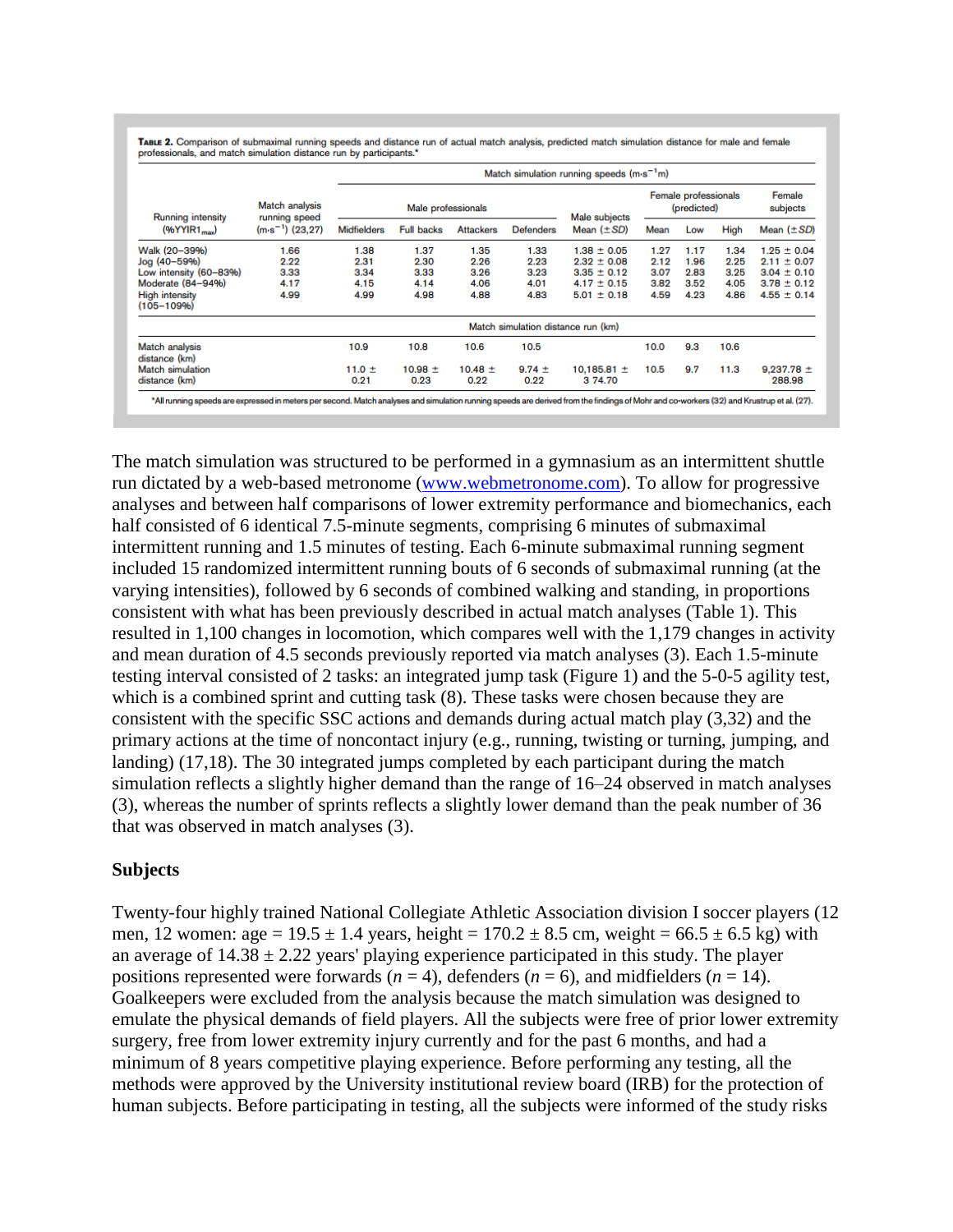and provided their informed consent by signing a consent form approved by the University's IRB for the protection of human subjects. Each subject completed 2 testing sessions, conducted at the same time of the day, 3–10 days apart (i.e., to ensure adequate recovery while minimizing the changes in fitness level between sessions). Although we did not specifically monitor dietary intake and hydration status, the participants were instructed to maintain the same dietary, hydration, and exercise habits in the days preceding the test sessions as they would before a competitive match. They were also told to refrain from alcohol for the 72 hours before testing and to not perform moderate or high-intensity exercise during the 48 hours preceding each testing session. All testing occurred within 3 weeks of the start of the college preseason, a time when it was anticipated that the players would be at a high level of fitness.



# **Procedures**

Test session 1 consisted of a 15-minute progressive dynamic warm-up, followed by the YYIR1 (26). The subjects were first familiarized with the structure of the YYIR1 test and were accompanied by 1 of the testers on the first 3 levels of the YYIR1 to ensure adequate familiarization and appropriate pacing. Upon completion of the test, maximal performance was recorded as the distance run  $(YYIR1_{max})$  and entered into Excel software (Microsoft Corporation) to calculate each individual's submaximal running speeds. The subjects were then familiarized with all components of the match simulation to be performed during test session 2; this included the integrated jump task, the 505 test for agility (8), and the match simulation structure incorporating their individualized intermittent running speeds.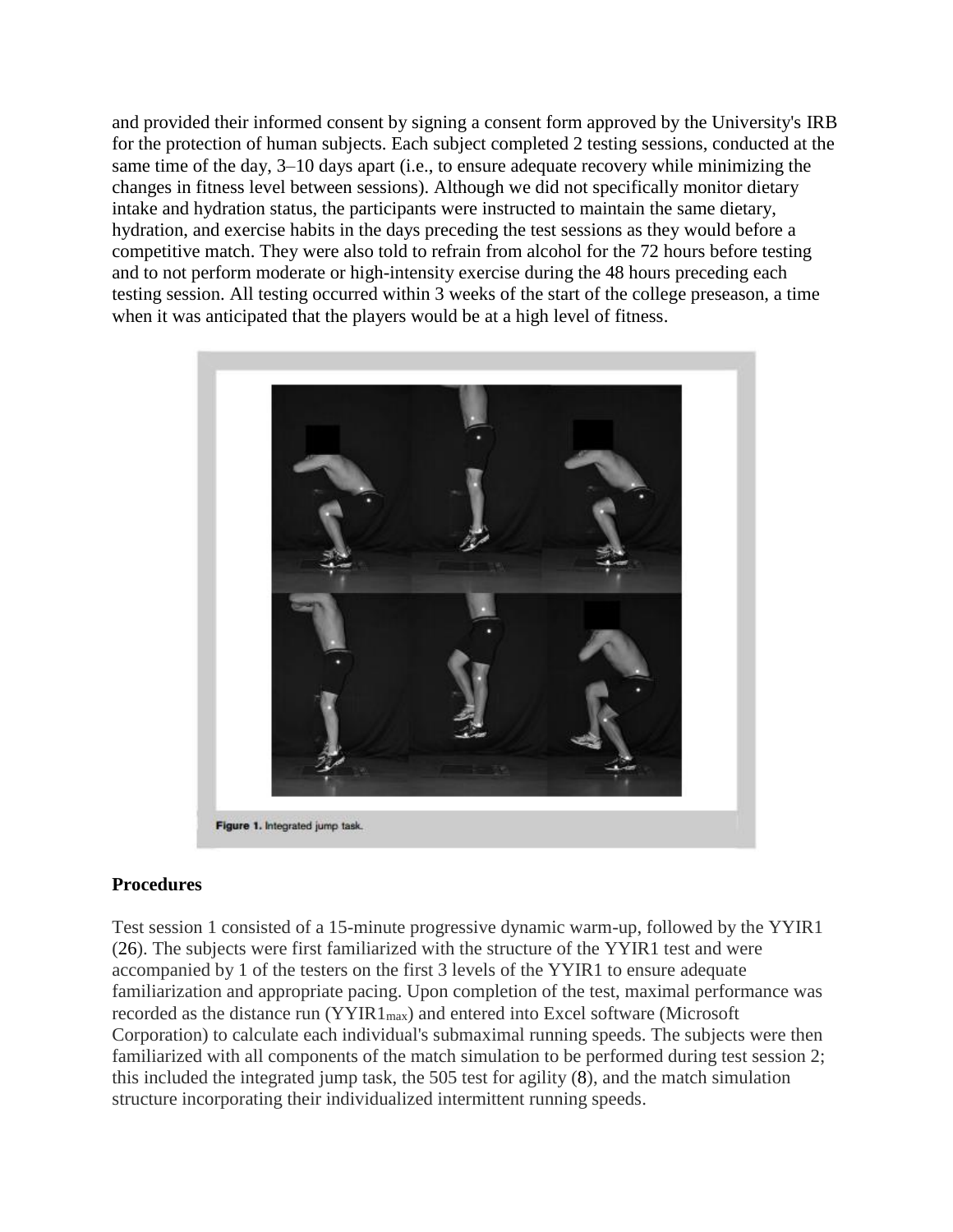The 505 agility test consists of a 15-m shuttle run performed around a single horizontal cut performed with either the dominant or nondominant limb (8). The subjects began the run 0.5 m behind the 15-m line at their own volition (to ensure that subject reaction did not affect performance). Infrared light meters (Brower timing systems Salt Lake City, UT, USA) positioned 5 and 15 m from the cutting point allowed for assessment of both sprint and cut speed via a single performance task. Cutting speed was defined as the time to complete the 10 m surrounding the cutting task and sprint speed was defined as the time to complete the final 10 m of the shuttle run. During the familiarization period, the subjects performed a minimum of 2 submaximal trials, followed by 7 maximal trials for each limb. The trials were performed alternately between the dominant (preferred limb in kicking) and nondominant limbs with a 60 to 90-second active recovery (walking) between each trial. Pilot testing indicated that 7 trials per limb were required for performance stability; however, if cutting speed continued to increase during the final 3 trials for the respective cutting limb, familiarization continued until performance stabilized for that limb.

The integrated jump task is a 3 phase jump task (Figure 1) performed with the dominant or nondominant limb in a manner similar to that reported by Impellizeri et al. (21). The subject began by standing with feet shoulders width apart, one foot on the force plate and the other foot next to the force plate, and the arms placed across the chest. The subject began the integrated jump task in a squat position with the knees flexed to approximately 90°, paused for approximately 3 seconds, then initiated a maximal SJ on the "go" command of the tester (phase 1). The subject absorbed the landing from the previous jump with both limbs (one landing in the center of the force plate and the other next to it) and immediately performing a second maximal jump (phase 2: SSC jump). The subjects then landed on the force plate with a single limb and maintained their balance for approximately 2 seconds (phase 3: terminal landing). Familiarization comprised 4–6 submaximal jump trials followed by 24 (12 each limb) successful maximal trials of the integrated jump task randomly assigned to the dominant or nondominant limb. Forty-five seconds of passive recovery was provided between each jump to limit fatigue. After the completion of task familiarization, the subjects were familiarized with their individualized running speeds and the structure of the individualized soccer match simulation.

The second test session began with 5 minutes of refamiliarization to the individualized submaximal running speeds at the walk, jog, and low-intensity running speeds followed by the same progressive dynamic flexibility warm-up performed during the first test session. Thereafter, the subjects were refamiliarized with the 505 agility test and the integrated jump tasks, and they completed a total of 4 submaximal trials, followed by 4 maximal trials of each task (2 performed on each limb to establish preexercise values). After 3–5 minutes of active recovery, the subjects began the individualized soccer match simulation as previously described. During the 15-minute half-time interval, the participants were given 9 minutes of passive recovery followed by 4 minutes of progressive rewarming and asked to consume 8–12 oz. of a glucose-electrolyte solution (Gatorade®, Chicago, IL, USA). Upon completion of testing, the subjects were asked to rate how well the match simulation replicated the physical demands of their actual soccer matches, based on their response to the following standardized question: "From 0 to 10, zero being nothing like a match to 10 being exactly like a match, how closely do you feel the simulation replicated an actual competitive game?"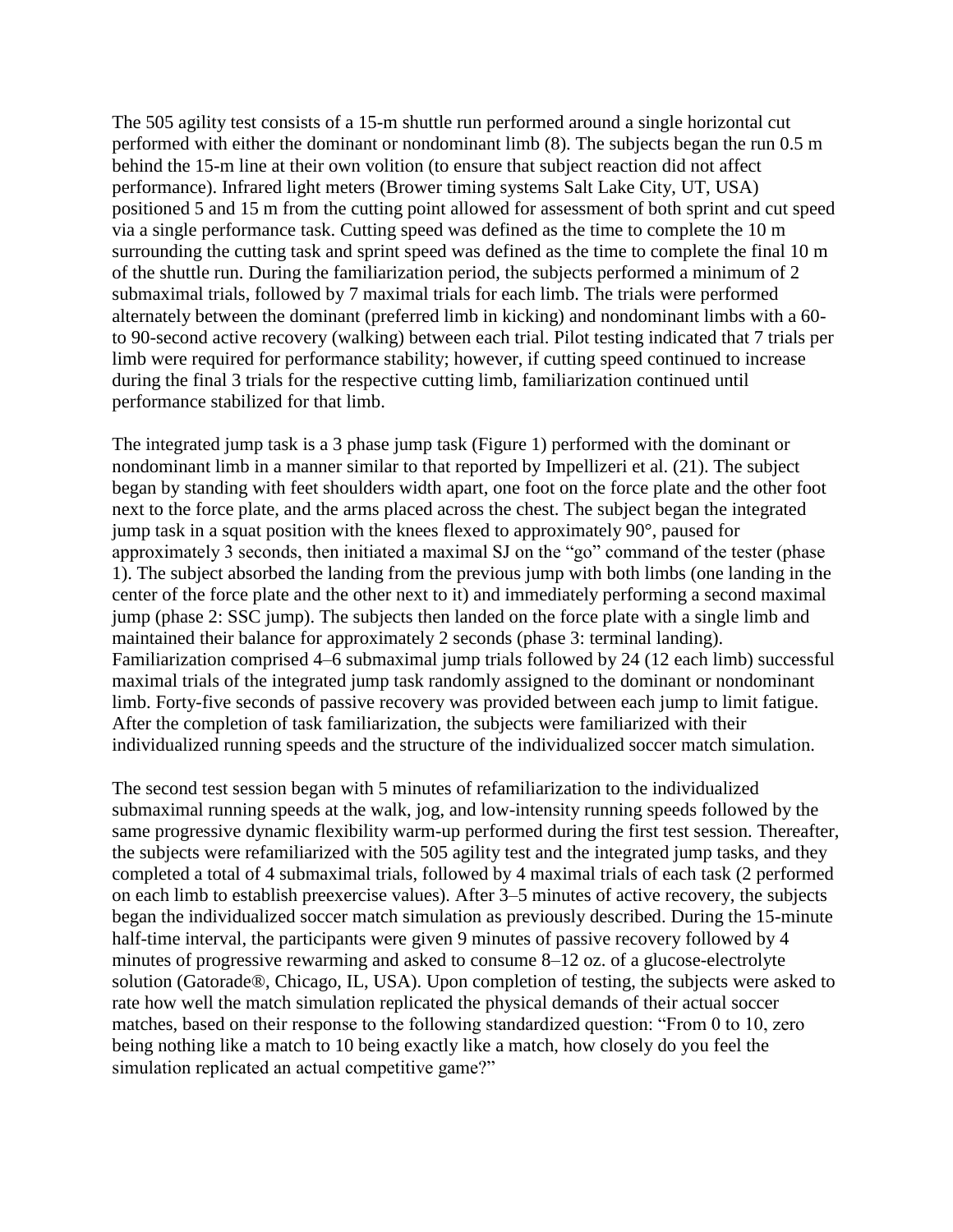During each 1.5-minute testing interval, sprint, cutting performance, and RPE were recorded manually, and 3-dimensional kinetic data were collected (sampling rate 1,000 Hz) during the integrated jump task using a piezoelectric Kistler force plate (Kistler North America, Amherst, NY, USA) and Datapac 2K2 laboratory application software (Version 3.13, Run Technologies, Mission Viejo, CA, USA). The kinetic data were subsequently filtered at 60 Hz with a fourthorder low pass Butterworth filter and exported to Excel software (Microsoft Corporation). Thereafter, each trial was divided into its constituent phases and the following calculations made using Rgui version 2.9.2 software (R Foundation for Statistical Computing). During phase 1 (SJ) and 2 (SSC Jump), total jump impulse (*J*impulse) was defined as the peak center of mass displacement (as calculated via the double integration of vertical ground reaction force [vGRF]) to toe off allowing for the calculation of SJ and SSC jump height. The mean of 2 trials at each time interval and for each limb was used for analysis. Vertical stiffness (during the SSC jump phase) and impedance (during the single-leg landing phase) (newtons per meter) were calculated as the maximal vGRF (newtons) relative to the maximal vertical displacement of the body's center of mass (meters), normalized to the subject's body mass in kilograms (kilonewton·per meter·per kilogram). During pilot testing, intraclass correlation coefficients (ICC) and standard error of the measurement (*SEM*) confirmed strong day-to-day consistency in normalized vertical stiffness (ICC = 0.94, *SEM* = 0.014 kN·m<sup>-1</sup>·kg<sup>-1</sup>) and impedance (ICC = 0.94, *SEM* = 0.010  $kN·m<sup>-1</sup>·kg<sup>-1</sup>$ ) during the integrated jump.

### **Statistical Analyses**

A univariate piecewise quadratic growth model was used to analyze the progressive changes in all dependent variables (RPE, sprint and cutting speed, squat and SSC jump height, and vertical stiffness and impedance). The model, expressed below, was developed via hierarchical linear modeling (HLM) software 6.08 (Scientific Software International, Lincolnwood, IL, USA). The piecewise component allowed for comparisons between the first and second halves, whereas the quadratic component allowed for the analysis of the rate of change in dependent variables over time within each half.

Before the HLM analysis, assumptions of normality and homogeneity of the statistical model residuals were assessed for each dependent variable using PASW 18.0. The RPE and dominant limb cutting appeared to violate these assumptions. Subsequently, sprint and nondominant limb cutting were assessed using random effects with statistical significance set at  $p < 0.05$ , whereas statistical analysis of RPE and dominant limb cutting was assessed using fixed effects with robust standard errors with statistical significance set at  $p < 0.05$ .

# **RESULTS**

Paired *t*-tests revealed no significant differences in the exercise environment between session 1 and session 2 in the mean temperature (23.7  $\pm$  0.2 vs. 23.9  $\pm$  0.4°C,  $p = 0.142$ ), humidity (57.7  $\pm$ 4.3 vs. 59.5  $\pm$  4.8%, *p* = 0.151), and barometric pressure (29.2  $\pm$  0.4 vs. 29.2  $\pm$  0.1 mm Hg, *p* = 0.400). The mean performance on the YYIR1 test was  $1,780 \pm 619.2$  m (women:  $1,276.7 \pm 100$ ) 306.3, men:  $2,283.3 \pm 393.9$ ), resulting in a mean YYIR1 maximal running speed of 4.48 m·s<sup>-</sup> <sup>1</sup> (women: 4.25, men: 4.69). This resulted in a mean match simulation distance run of 10,165.5  $\pm$ 1001.7 m (women:  $9,237.8 \pm 289.0$ , men:  $11,093.3 \pm 369.5$ ). Table 2 displays the resulting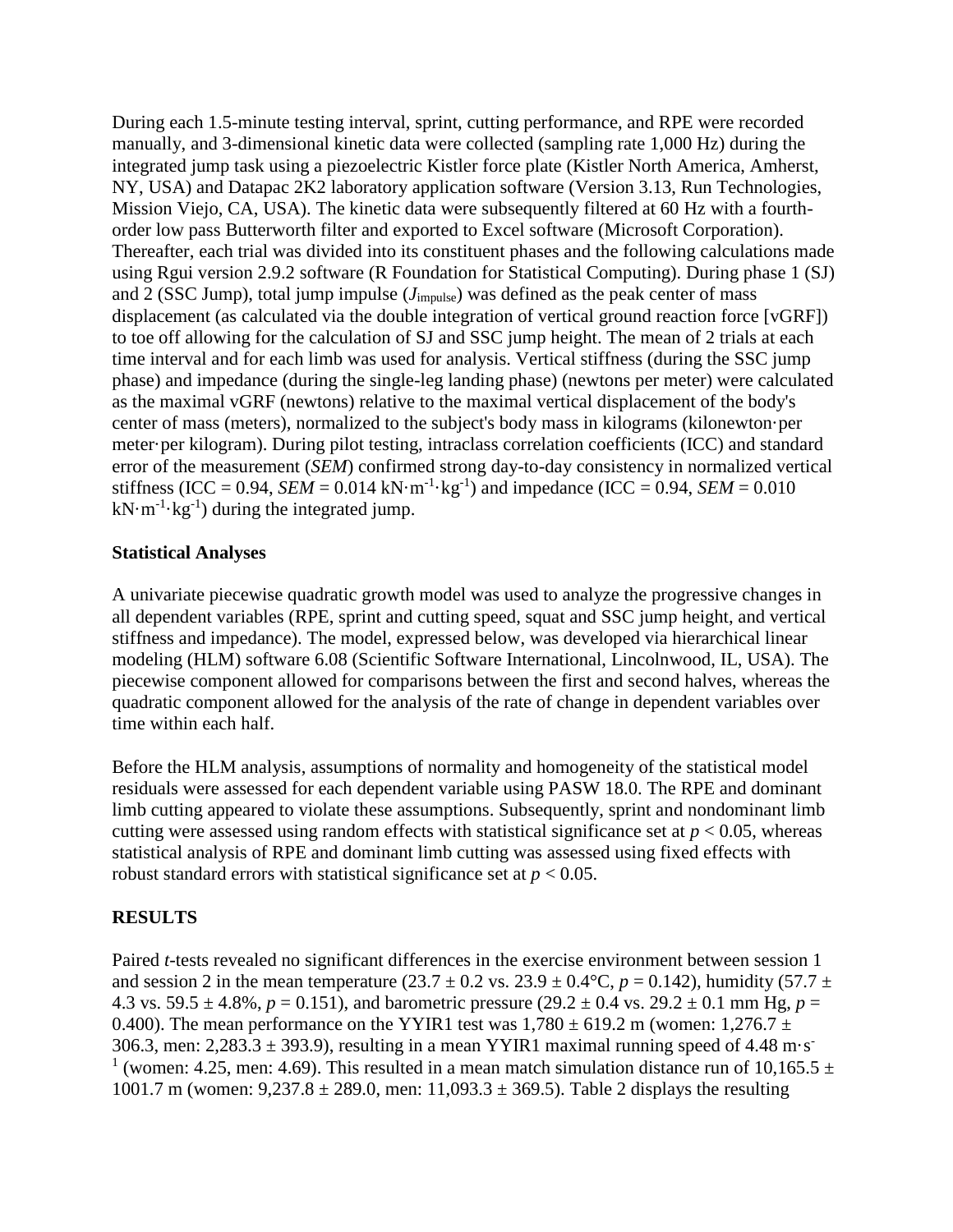activity profile across all submaximal running intensities for the soccer match simulation. Subjective ratings of the soccer match simulation ability to effectively replicate the physical demands of an actual match were  $8.7 \pm 0.6$ .

Analysis of performance measures revealed significant decrements in sprint and cutting performance, with no significant differences observed in SJ or SSC jump height. The subjects began at a mean initial sprint speed of 6.20 m $\cdot$  s<sup>-1</sup> at the start of the first half and decreased 0.105 m·s<sup>-1</sup> each 7.5 minutes ( $p < 0.01$ ) at the beginning of the first half. The rate of decrement in sprint performance slowed minimally during the first half at a rate of  $0.011 \text{ m} \cdot \text{s}^{-1}$  each 7.5 minutes ( $p < 0.05$ ). Between half comparisons revealed that sprint speed at the start of the second half was  $0.278 \text{ m} \cdot \text{s}^{-1}$  slower ( $p < 0.01$ ) relative to the start of the first half (half 1: 6.20 vs. half 2:  $5.92 \text{ m} \cdot \text{s}^{-1}$ ). No significant between half differences in change or the rate of change in sprint performance were observed. Cutting speed similarly decreased during the match simulation; however, these decrements differed between limbs. Cut speed at the start of the match simulation was 4.41 m·s<sup>-1</sup> with the dominant limb and 4.34 m·s<sup>-1</sup> with the nondominant limb. During the first half, cut speed decreased in both limbs every 7.5-minute interval (dominant limb: 0.090 m·s<sup>-</sup>  $\frac{1}{p}$  [ $p$  < 0.01] and nondominant limb: 0.059 m·s<sup>-1</sup> [ $p$  < 01]). Cutting speed was decreased at the start of the second half compared with that of the first (dominant limb:  $0.121 \text{ m} \cdot \text{s}^{-1}$  [ $p < 0.01$ ] and nondominant limb:  $0.104 \text{ m} \cdot \text{s}^{-1}$  [ $p < 0.01$ ]). Although the rate of decrease in dominant limb cutting speed accelerated during the first and second halves (half one:  $0.011 \text{ m} \cdot \text{s}^{-1}$ each 7.5 minutes  $p < 0.05$ , half 2: 0.054 m·s<sup>-1</sup> each 7.5 minutes  $p < 0.05$ ), there was no change in the rate of decrease in nondominant limb cutting speed.

Analysis of RPE revealed significant changes across the match simulation (Figure 2). At the start of the first half, the subjects reported a mean RPE of 10.89  $(\pm 1.90)$ . The RPE initially increased during the first half at a rate of 1.35 exertion units (EUs) each 7.5 minutes ( $p = 0.00$ ) and then slowed down as the first half progressed (0.09 EUs each 7.5 minutes  $[p = 0.00]$ ). Between half comparisons revealed that RPE at the start of the second half was greater than that at the start of the first half  $(10.89 \pm 1.90 \text{ vs. } 13.96 \pm 1.21 \text{ } [p = 0.00])$ , increased at a slower rate at the start of the second half relative to the first (half one: 1.35 vs. half 2: 0.42 EUs each 7.5 minutes  $[p =$ 0.008]) and was attenuated to a greater extent during the second half relative to the first (half one: 0.09 vs. half 2: 0.03 EUs each 7.5 minutes [*p* = 0.018]).

Analysis of movement mechanics during jumping and landing revealed no significant change in vertical stiffness (Figure 3) or vertical impedance (Figure 4) as the match simulation progressed. To better elucidate how stiffness and impedance were effectively maintained, a secondary analysis was performed to determine if the peak vGRF and peak COM displacement (the 2 components used to compute vertical stiffness and impedance) were differentially modulated. Analysis of these subcomponents for vertical stiffness revealed no change in the COM for either limb, but vGRF of the dominant limb increased at the start of the first half ( $p = 0.016$ ), with the rate of increase slowing as the first half progressed  $(-0.17 \text{ N} \cdot \text{kg}^{-1})$  each 7.5 minutes of exercise  $[p = 0.038]$ ). Analysis of these subcomponents of vertical impedance revealed that COM displacement of the dominant limb was significantly greater at the start of the second half  $(0.035)$ m,  $p = 0.026$ ) than at the start of the first half, was less at the start of the second half than the first (half one:  $0.005$  vs. half  $2: 0.026$ ,  $p = 0.015$ ), and showed a slower rate of decline during the second half than the first (half one:  $0.001$  vs. half  $2: 0.004$ ,  $p = 0.031$ ).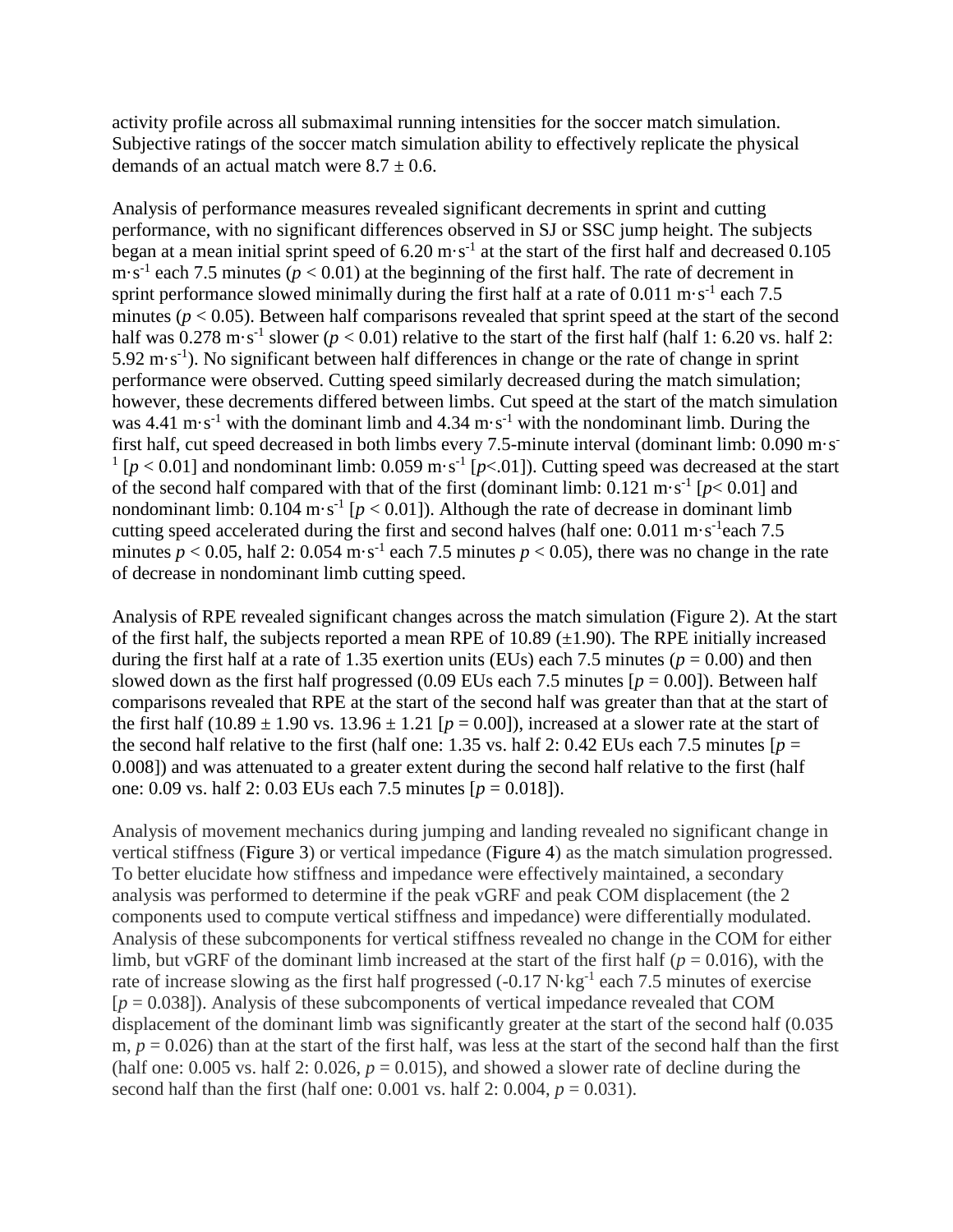

Figure 2. Time-related changes in rating of perceived exertion. (Note: All values are expressed as mean ± SD. Borg rating of perceived exertion (6-20) scale used.)

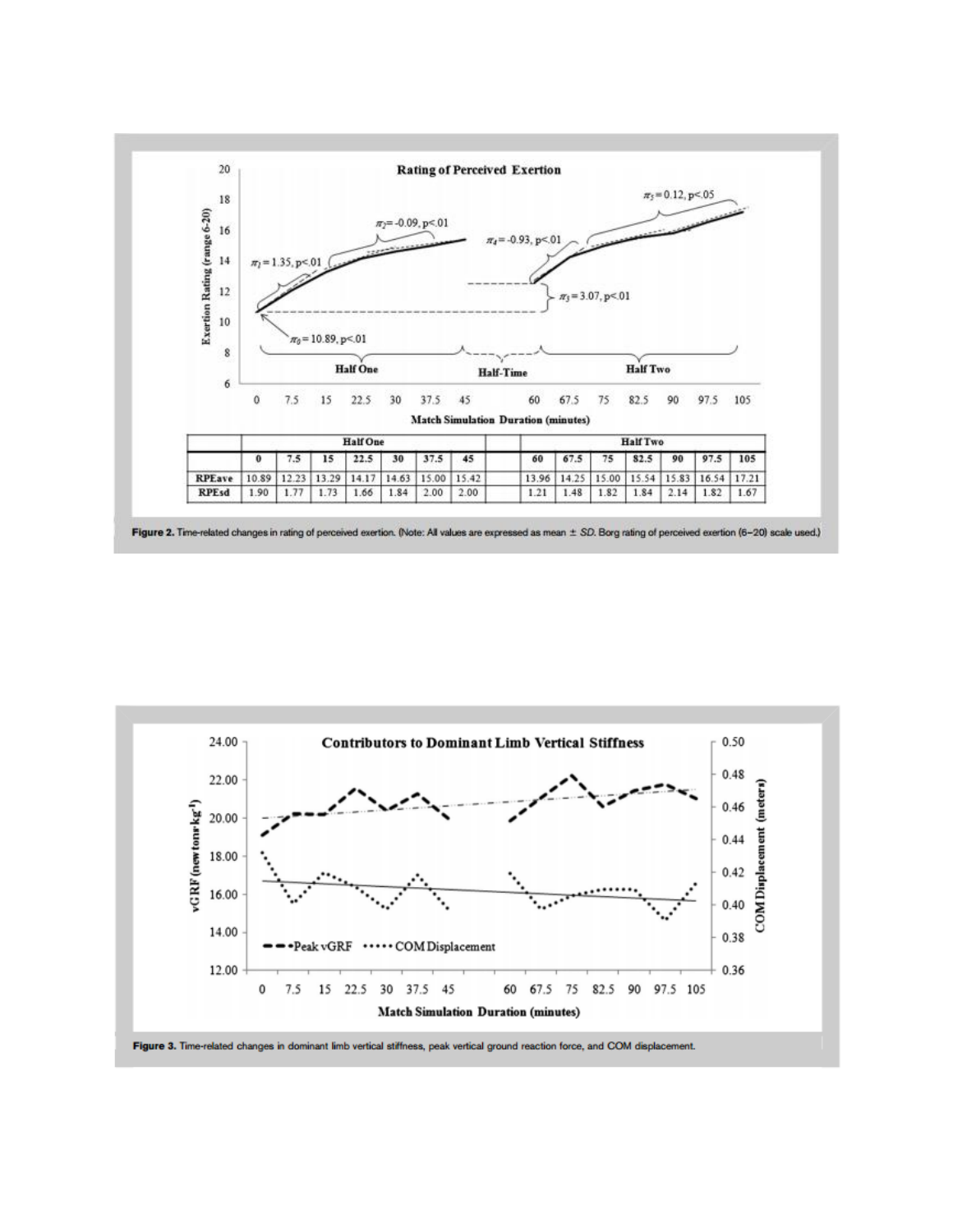

#### **DISCUSSION**

The primary findings of this study were that, despite decrements in cutting and running speed, and substantial increases in RPE that were consistent with exhaustive running  $(18.2 \pm 1.7)$  (10), we observed no changes in lower extremity vertical stiffness and impedance with match duration. The lack of change in vertical stiffness and impedance was in contrast to our hypotheses and reflects an apparent maintenance of neuromuscular coordination despite apparent fatigue. Subjective analysis of the subcomponents used to calculate vertical stiffness and impedance (peak vGRF and COM displacement) revealed an increase in vGRF and a decrease in COM displacement with match duration (Figures 3 and 4) resulting in the observed maintenance of vertical stiffness and impedance with match duration. These secondary analyses also demonstrated that the maintenance of stiffness and impedance was inconsistent between limbs (dominant vs. nondominant), and actions (jumping vs. landing). Specifically, dominant limb stiffness (SSC jump) was maintained primarily by changes in peak vGRF, whereas dominant limb impedance (landing) was maintained primarily by changes in COM displacement. Although our analyses did not allow for direct comparisons between limbs or tasks, these findings infer that the coordination between the 2 limbs differs and that coordination changes may be specific to the type of muscle action being performed. This differential response may be an important finding as previous soccer-specific research has demonstrated a high prevalence of limb asymmetry (40), which is thought to contribute to an increased rate of injury (38). The practical implications of these findings are that both performance training and injury prevention training for soccer should focus on unilateral training.

There were several other novel findings in this study relative to previous match simulation research. First, the increase in RPE we observed suggests that the current match simulation caused greater physical stress compared with previous match simulations (11,15). Second, the decrement in sprint speed observed in this study was not observed during a nonmotorized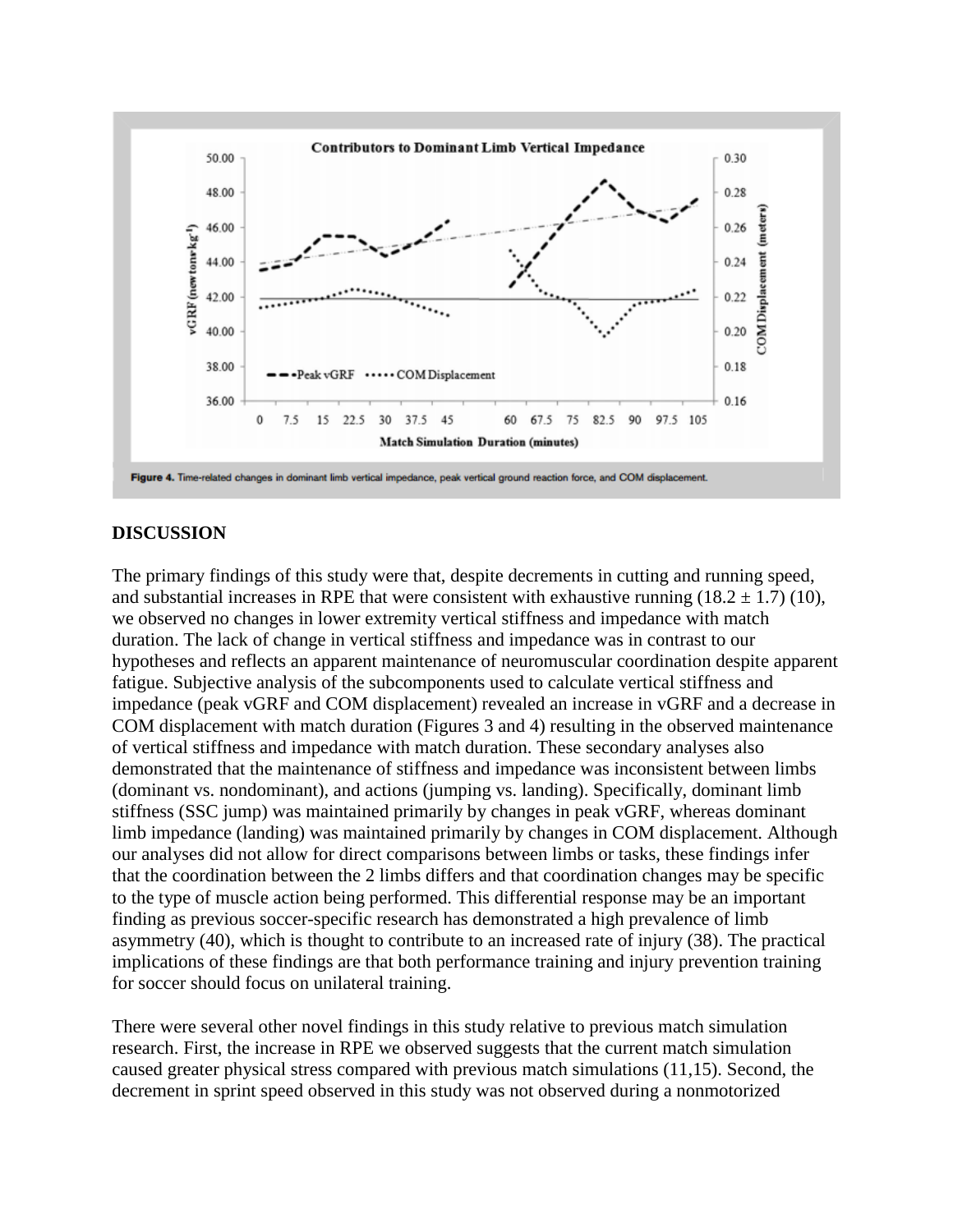treadmill match simulation (35), which supports previous findings that intermittent running incorporating SSC work is of a higher physical demand than is treadmill running (11). Third, previous research analyzing movement kinematics in cutting demonstrated significant increases in total knee flexion and knee valgus range of motion during dominant limb cutting (13) without addressing potential performance changes or nondominant limb cutting. To our knowledge, this study is the first to demonstrate a significant decrement in cutting speed and the development of cutting limb performance asymmetry in response to soccer-specific exercise. Given the asymmetrical response to exercise observed in jumping, landing, and cutting, it may be important for future research to analyze potential exercise-induced limb asymmetries, coordinative differences, and task-related variability.

The maintenance of jump performance and movement mechanics was unexpected and contrasts previous research where changes in jump mechanics and performance were documented while sprint speed was maintained during a treadmill soccer match simulation (35). However, although some have observed *decrements* in vertical stiffness and impedance during exhaustive treadmill running (9) and repeated sprint bouts (34) (thus precipitating our proposed hypotheses), others have observed *maintenance* of vertical stiffness and impedance after fatigue induced submaximal squatting (37) and maximal drop jumps (28). When considered together, these disparate findings may indicate an exercise-dependent response, thus supporting the need to more closely replicate the demands of sport during competition and training (30).

It is also possible that the maintenance of jump height and vertical stiffness and impedance reflects the complexity of the task, or alternatively, a lack of sensitivity of the measures used. The integrated jump task was chosen because it required movements consistent with the types of muscle action observed in sport; specifically, it incorporates and allows for subsequent analysis of concentric, SSC, and eccentric muscle work within a single task. However, the need to perform these sequential movements may have contributed to increased variability in task performance and subsequently made it more difficult to observe meaningful changes across time. Assuming this were the case, increasing task familiarity would likely have been observed and reflected in either an increase in jump height performance and vertical stiffness and impedance; however, this was not observed. Because previous research has observed interindividual coordinative changes accompanying fatiguing exercise (4), it is possible that this additional variability obscured mean changes across time. Finally, it should be noted that vertical stiffness and impedance represent a composite measure of lower extremity joint stiffness (the sum of joint stiffness or impedance of the hip, knee, and ankle) (5,19). This is a limitation of this study, which, because of the extensive nature of the exercise protocol and laboratory constraints made 3-dimensional instrumentation not feasible. This shortcoming is highlighted by the coordinative changes implied by our secondary analyses and subjective observations regarding peak COM displacement and peak vGRF (Figures 3 and 4). Given the limitations of the current research, future research should consider more sensitive measures of movement biomechanics by examining: (a) the potential interlimb and intralimb and interjoint coordinative changes that may accompany soccer match demands, (b) intersubject variability in these coordinative changes, and (c) the potential contributors to compensatory strategies such as limb, muscle, and joint asymmetries.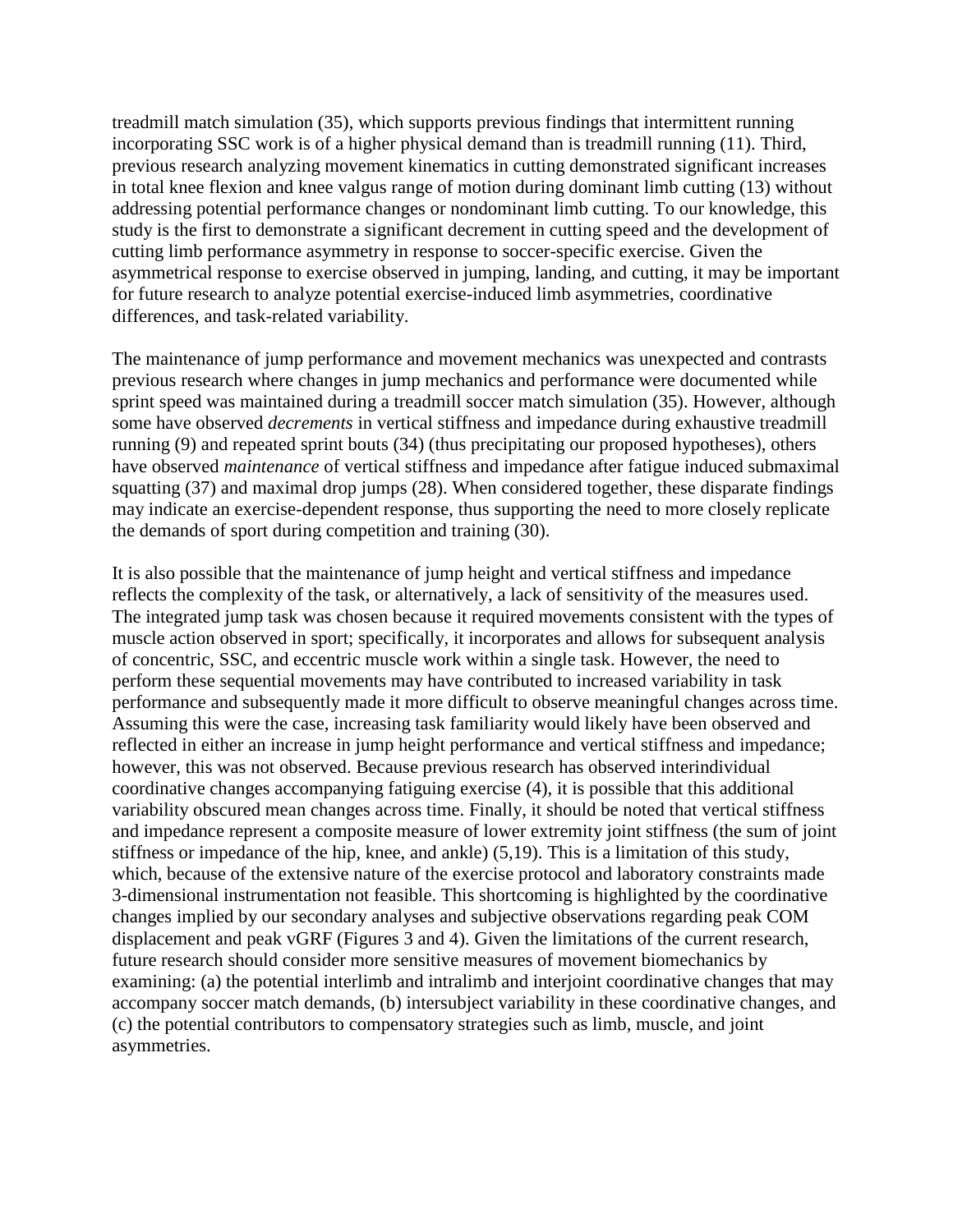# **PRACTICAL APPLICATIONS**

In summary, lower extremity biomechanics during a fatiguing soccer match simulation were effectively modulated (albeit differently for the nondominant and dominant limbs), allowing for the maintenance of global lower extremity vertical stiffness and impedance. The apparent differential response between limbs to the type of muscle action performed (SSC vs. eccentric) highlights the potential role and characteristics of limb asymmetries. A better understanding of dominant and nondominant limb differences in soccer players, and more specifically, their potential differential response to fatigue will allow for more effective performance and injury prevention training in soccer-specific athletes. Although more work needs to be done, the asymmetrical responses to fatiguing exercise emphasize the need to consider including unilateral exercises in soccer-specific strength training to effectively address potential limb asymmetries. A secondary contribution of this study is that the exercise protocol successfully diminishes the gap between the field and laboratory settings and more effectively replicates the actual demands of a competitive soccer match in a controlled laboratory setting. By better accounting for the demands of an actual match, this analysis draws the laboratory closer to the field and allows for the development of research directed at better understanding how sport demands effect movement and performance.

# **ACKNOWLEDGMENTS**

The results of this study do not constitute endorsement of the product by the authors of the National Strength and Conditioning Association. Subject funding was provided by Cone Fitness Training and Consulting LLC.

# **REFERENCES**

1. Arampatzis A, Schade F, Walsh M, Bruggemann GP. Influence of leg stiffness and its effect on myodynamic jumping performance. J Electromyogr Kinesiol 11: 355–364, 2001.

2. Bangsbo J. The physiology of soccer—With special reference to intense intermittent exercise. Acta Physiol Scand 619: 1–155, 1994.

3. Bangsbo J, Norregaard L, Thorso F. Activity profile of competition soccer. Can J Sport Sci 16: 110–116, 1991.

4. Bonnard M, Sirin AV, Oddsson L, Thorstensson A. Different strategies to compensate for the effects of fatigue revealed by neuromuscular adaptation processes in humans. Neurosci Lett 166: 101–105, 1994.

5. Brughelli M, Cronin J. Influence of running velocity on vertical, leg and joint stiffness. Sports Med 38: 648, 2008.

6. Brughelli M, Cronin J. A review of research on the mechanical stiffness in running and jumping: Methodology and implications. Scand J Med Sci Sports 18: 417–426, 2008.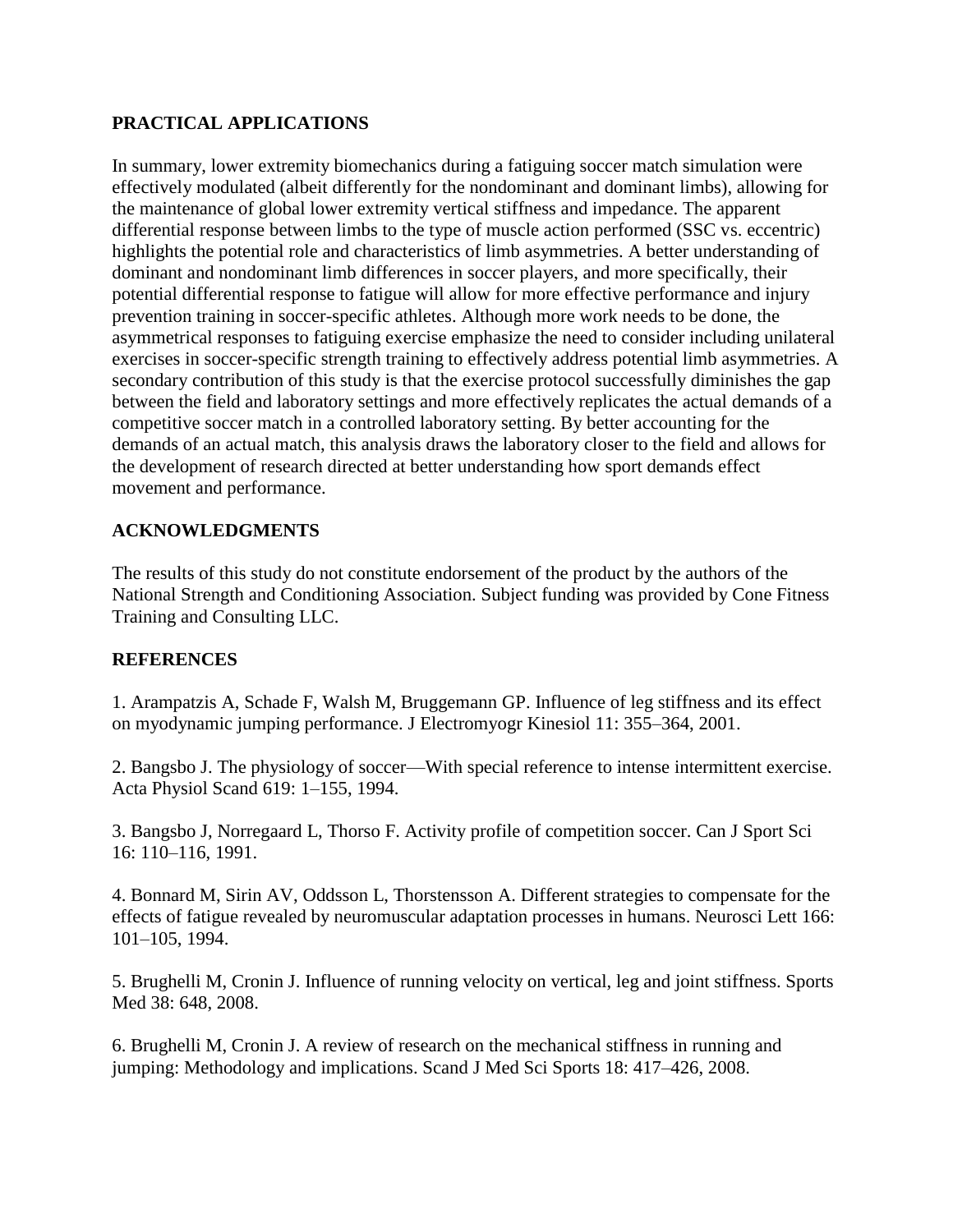7. Di Salvo V, Baron R, Tschan H, Calderon Montero FJ, Bachl N, Pigozzi F. Performance characteristics according to playing position in elite soccer. Int J Sports Med 3: 222–227, 2007.

8. Draper JA, Lancaster MG. The 505 test: A test for agility in the horizontal plane. Austr J Sci Med Sport 17: 15–18, 1985.

9. Dutto DJ, Smith GA. Changes in spring-mass characteristics during treadmill running to exhaustion. Med Sci Sports Exer 34: 1324–1331, 2002.

10. Garcin M, Mille-Hamard L, Billat V. Influence of aerobic fitness level on measured and estimated perceived exertion during exhausting runs. Int J Sports Med 25: 270–277, 2004.

11. Gleeson NP, Reilly T, Mercer TH, Rakowski S, Rees D. Influence of acute endurance activity on leg neuromuscular and musculoskeletal performance. Med Sci Sports Exer 30: 596– 608, 1998.

12. Gollhofer A, Schmidtbleicher D, Dietz V. Regulation of muscle stiffness in human locomotion. Int J Sports Med 5: 19–22, 1984.

13. Greig M. The influence of soccer-specific fatigue on peak isokinetic torque production of the knee flexors and extensors. Am J Sports Med 36: 1403–1409, 2008.

14. Greig MP. The influence of soccer-specific activity on the kinematics of an agility sprint. Eur J Sport Sci 9: 23, 2009.

15. Greig MP, McNaughton LR, Lovell RJ. Physiological and mechanical response to soccerspecific intermittent activity and steady-state activity. Res Sports Med 14: 29–52, 2006.

16. Hagglund M, Walden M, Ekstrand J. Exposure and injury risk in Swedish elite football: A comparison between seasons 1982 and 2001. Scand J Med Sci Sports 13: 364–370, 2003.

17. Hawkins RD, Fuller CW. A prospective epidemiological study of injuries in four English professional football clubs. Br J Sports Med 33: 196–203, 1999.

18. Hawkins RD, Hulse MA, Wilkinson C, Hodson A, Gibson M. The association football medical research programme: An audit of injuries in professional football. Br J Sports Med 35: 43–47, 2001.

19. Hughes G, Watkins J. Lower limb coordination and stiffness during landing from volleyball block jumps. Res Sports Med 16: 138, 2008.

20. Hunter I, Smith GA. Preferred and optimal stride frequency, stiffness and economy: Changes with fatigue during a 1-h high-intensity run. Eur J Appl Physiol 100: 653, 2007.

21. Impellizzeri FM, Rampinini E, Maffiuletti N, Marcora SM. A vertical jump force test for assessing bilateral strength asymmetry in athletes. Med Sci Sports Exerc 39: 2044–2050, 2007.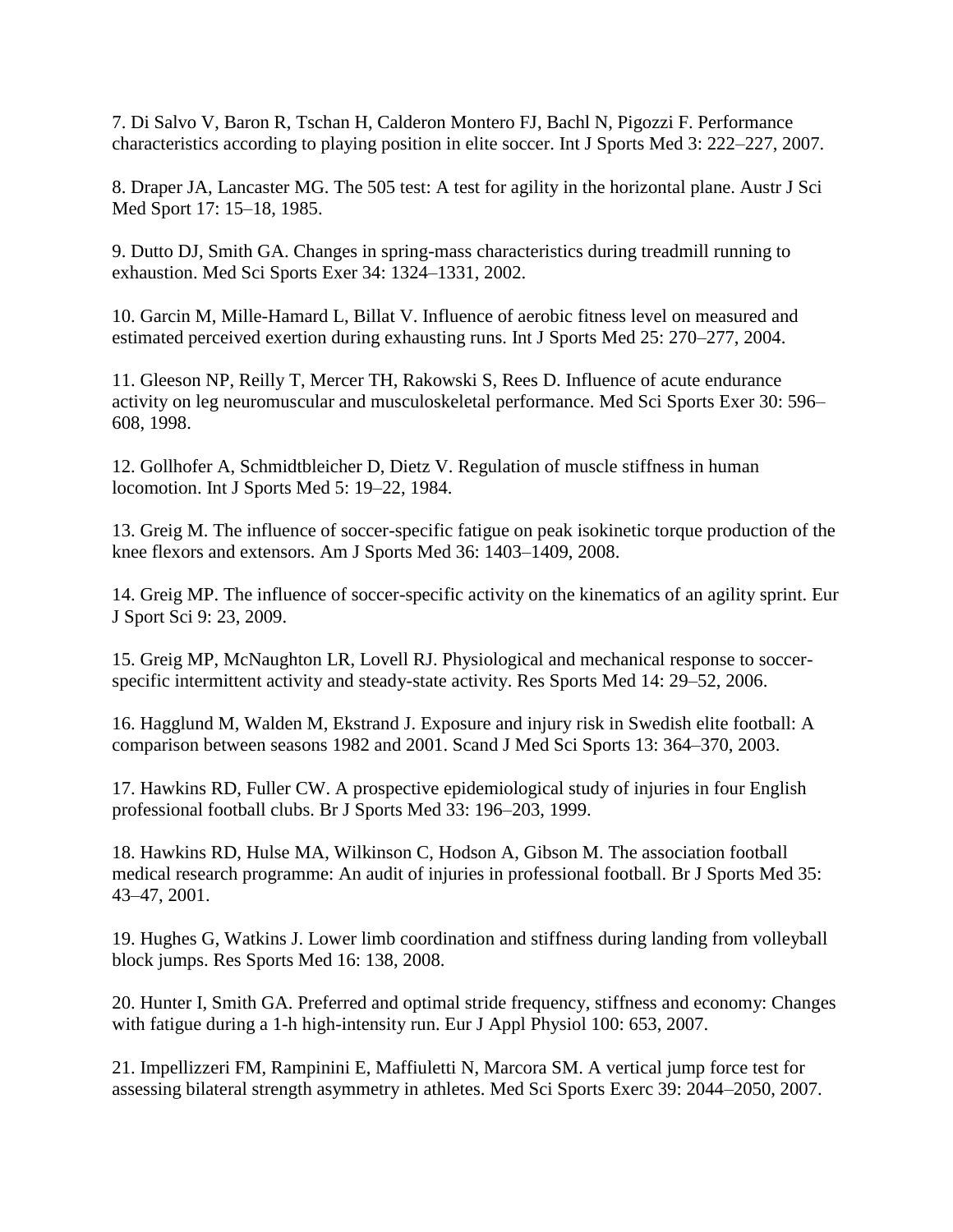22. Junge A, Chomiak J, Dvorak J. Incidence of football injuries in youth players. Comparison of players from two European regions. Am J Sports Med 28: S47–S50, 2000.

23. Junge A, Dvorak J, Graf-Baumann T. Football injuries during the World Cup 2002. Am J Sports Med 32: 23S–S27S, 2004.

24. Komi PV. Stretch-shortening cycle: A powerful model to study normal and fatigued muscle. J Biomech 33: 1197–1206, 2000.

25. Komi PV, Gollhofer A. Stretch reflexes can have an important role in force enhancement during SSC exercise. J Appl Biomech 13: 451, 1997.

26. Krustrup P, Mohr M, Amstrup T, Rysgaard T, Johansen J, Steensberg A, Pedersen PK, Bangsbo J. The yo-yo intermittent recovery test: physiological response, reliability, and validity. Med Sci Sports Exerc 35: 697–705, 2003.

27. Krustrup P, Mohr M, Ellingsgaard H, Bangsbo J. Physical demands during an elite female soccer game: Importance of training status. Med Sci Sports Exerc 37: 1242–1248, 2005.

28. Kuitunen S, Kyrolainen H, Avela J, Komi PV. Leg stiffness modulation during exhaustive stretch-shortening cycle exercise. Scand J Med Sci Sports 17: 67–75, 2007.

29. Kyrolainen H, Avela J, McBride JM, Koskinen S, Andersen JL, Sipila S, Takala TE, Komi PV. Effects of power training on muscle structure and neuromuscular performance. Scand J Med Sci Sports 15: 58–64, 2005.

30. McLean SG. The ACL injury enigma: We can't prevent what we don't understand. J Athl Train 43: 538–540, 2008.

31. McMahon TA, Cheng GC. The mechanics of running: how does stiffness couple with speed? J Biomech 23(Suppl.)1: 65–78, 1990.

32. Mohr M, Krustrup P, Bangsbo J. Match performance of high-standard soccer players with special reference to development of fatigue. J Sports Sci 21: 519–528, 2003.

33. Morgan BE, Oberlander MA. An examination of injuries in major league soccer. The inaugural season. Am J Sports Med 29: 426–430, 2001.

34. Morin JB, Jeannin T, Chevallier B, Belli A. Spring-mass model characteristics during sprint running: Correlation with performance and fatigue-induced changes. Int J Sports Med 27: 158– 165, 2006.

35. Oliver J, Armstrong N, Williams C. Changes in jump performance and muscle activity following soccer-specific exercise. J Sports Sci 26: 141, 2008.